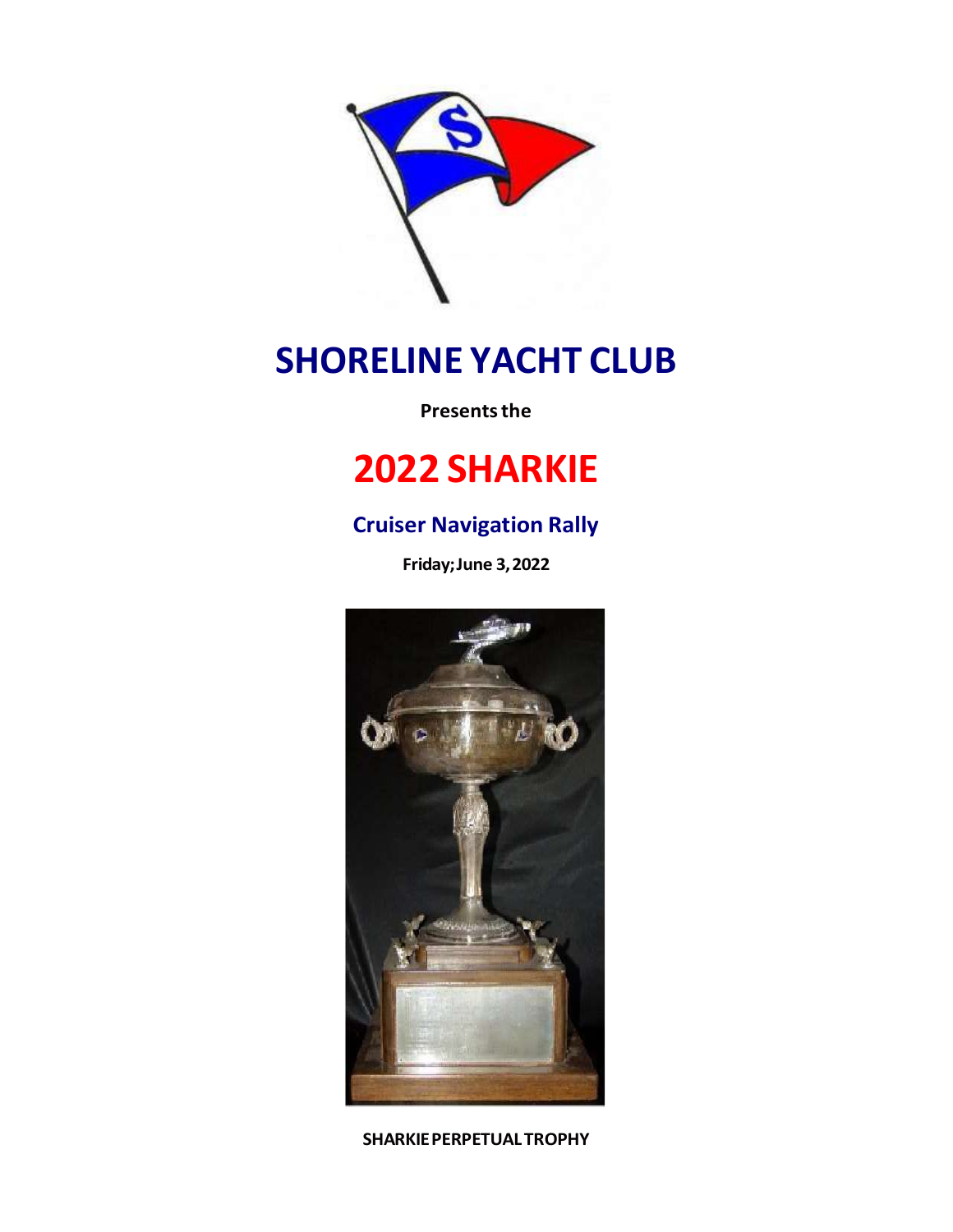## **History of the SHARKIE and BCYC INVITATIONAL**

### **Cruiser Navigation Rallies**

Back in the 1970s, Shark Island Yacht Club was the predominate force in Predicted Log Racing (now Nav Rallying) in the Newport Beach area. In the early eighties, the majority of the SCCA Skippers hailed from Del Rey and Shark Island Yacht Clubs with Shark Island taking the Simonson Trophy for top club season points regularly. Shark Island sponsored the Shark Island Yacht Club rally, which was a major Brugman rally and was run a week or two before the Fourth of July. Feeder rallies were created in the 80's and the Four Winds Yacht Club came up with the Sharkie as a feeder to the SIYC rally. At that time, we had a skipper named Dave Ritchie who was quite a character. When he won the Sharkie and found that it had no Perpetual Trophy, he immediately went out and bought one. Of course, his name as clearly shown as the first winner, although I believe it had been run once or twice before. Incidentally, that perpetual was later used for the Two Harbors rally until recently when Shoreline YC, the club currently sponsoring that rally replaced it.

Around that same time Bahia Corinthian Yacht Club indicated interest in participating and the SCCA dispatched a few skippers from the area to host seminars at their Club and help them develop a cadre of predicted logging skippers. BCYC was key in creating the Orange Coast Cruiser group whose primary focus was on seminars and weekend training rallies in order to help develop prospective skippers. This effort was successful and produced a number of fine contestants out of BCYC.

Meanwhile things changed at Shark Island Yacht Club, their membership began to dwindle and the club soon closed its doors. I believe that it was at that time that BCYC offered to replace the Shark Island Yacht Club trophy rally with one of their own. The rally was named the BCYC Invitational (although it has always been open to all and therefore is not really an "invitational"). It has been run as the primary Brugman rally and has retained the approximate same date as the Shark Island Yacht Club rally. Perhaps because in June the weather around Newport Beach is becoming quite nice and certainly due to the fine hospitality of BCYC, the BCYC Invitational has always been very popular with SCCA skippers. BCYC has established a reputation for hosting a first-class event. SCCA is pleased and proud to have BCYC host this classic and important cruiser navigation rally.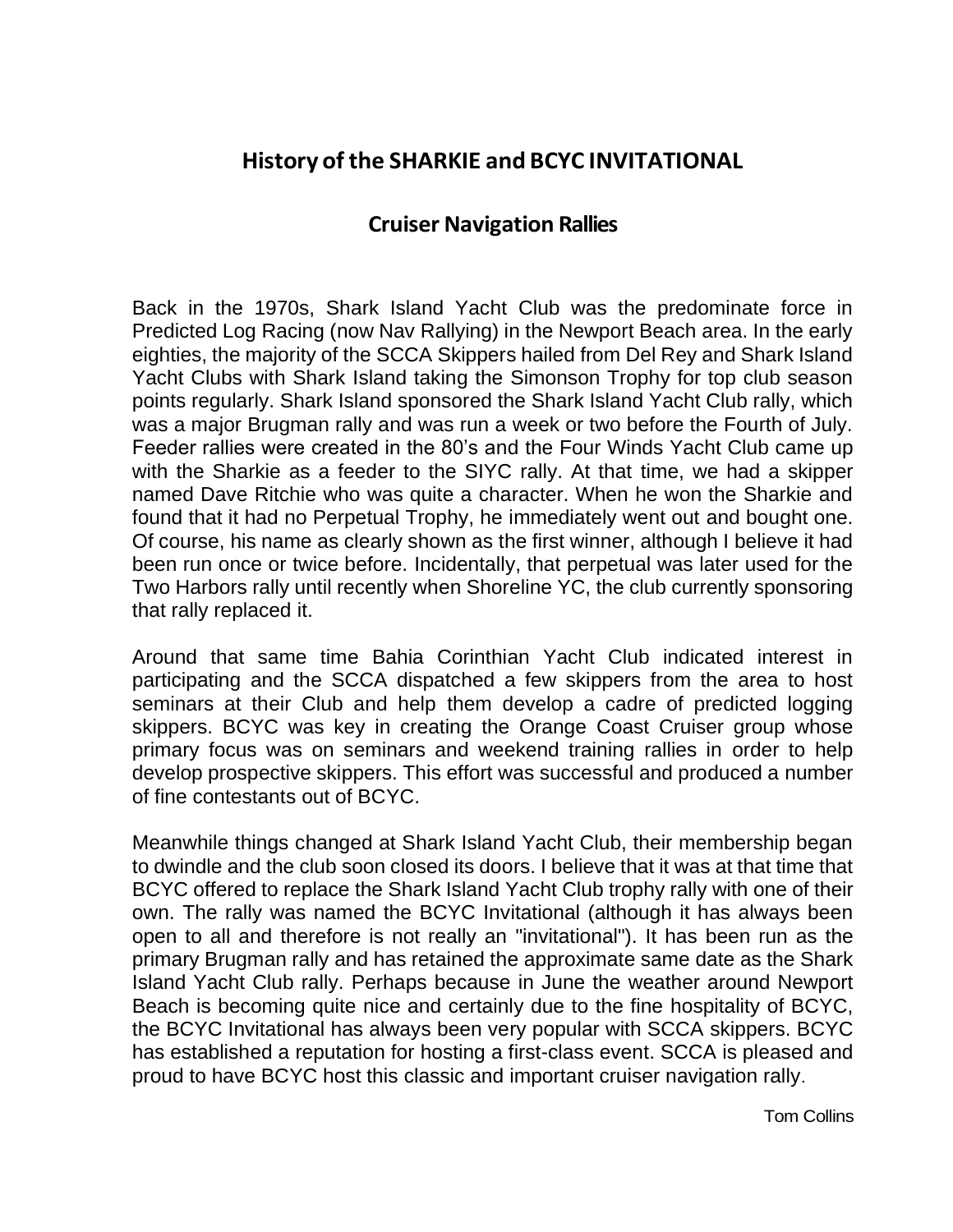# **SHARKIE RALLY 2022**

#### SPONSORED BY

# SHORELINE YACHT CLUB

- Contest date: -------- Friday; JUNE 3, 2022
- Sanctioned by: ------ SCCA & NACA
- Sponsored by: ------- Shoreline Yacht Club
- Eligibility: --------------- All eligible members of SCCA member yacht clubs.
- Points for: ------------- SCCA Spring Series, Top Ten, Bathke, Simonson, NACA, Lurie First-Year **Skipper**
- Trophies: --------------- Sharkie Perpetual; Keeper Trophies per SCCA Rules.
- Rules: -------------------- SCCA Contest Rules
- Skipper's meeting: None
- Logs:------------------------ Use SCCA latest revision. Predicted log sheet will be sealed in an envelope prior to the contest start and provided to the observer. Turn in the actual log sheet with the predictions and official timepiece to the scorer's boat, Misty Sea, after the contest within one-half hour after docking but no later than 1400.
- Rally Committee: Glen Mulock 562-266-7847
- Committee boat: --- "Leavin Early" Monitors VHF channel 71
- Scorer: ----------------- Tom Collins 818-383-6292
- Observers: ------------ To be provided by skipper per SCCA Rules.
- Berthing: ---------------- See: "Reservations" page of BCYC rally instructions for details of requests for berthing and dinners.
- Awards: ---------------- At cocktail party at BCYC Patio, 1630 on Friday June 3. Please bring an hors d'oeuvre to share.
- Dinner: ------------------- Available at BCYC dining room, bar, or local restaurants.
- Postponement: ------ Contact Committee in the event of snow or inclement weather.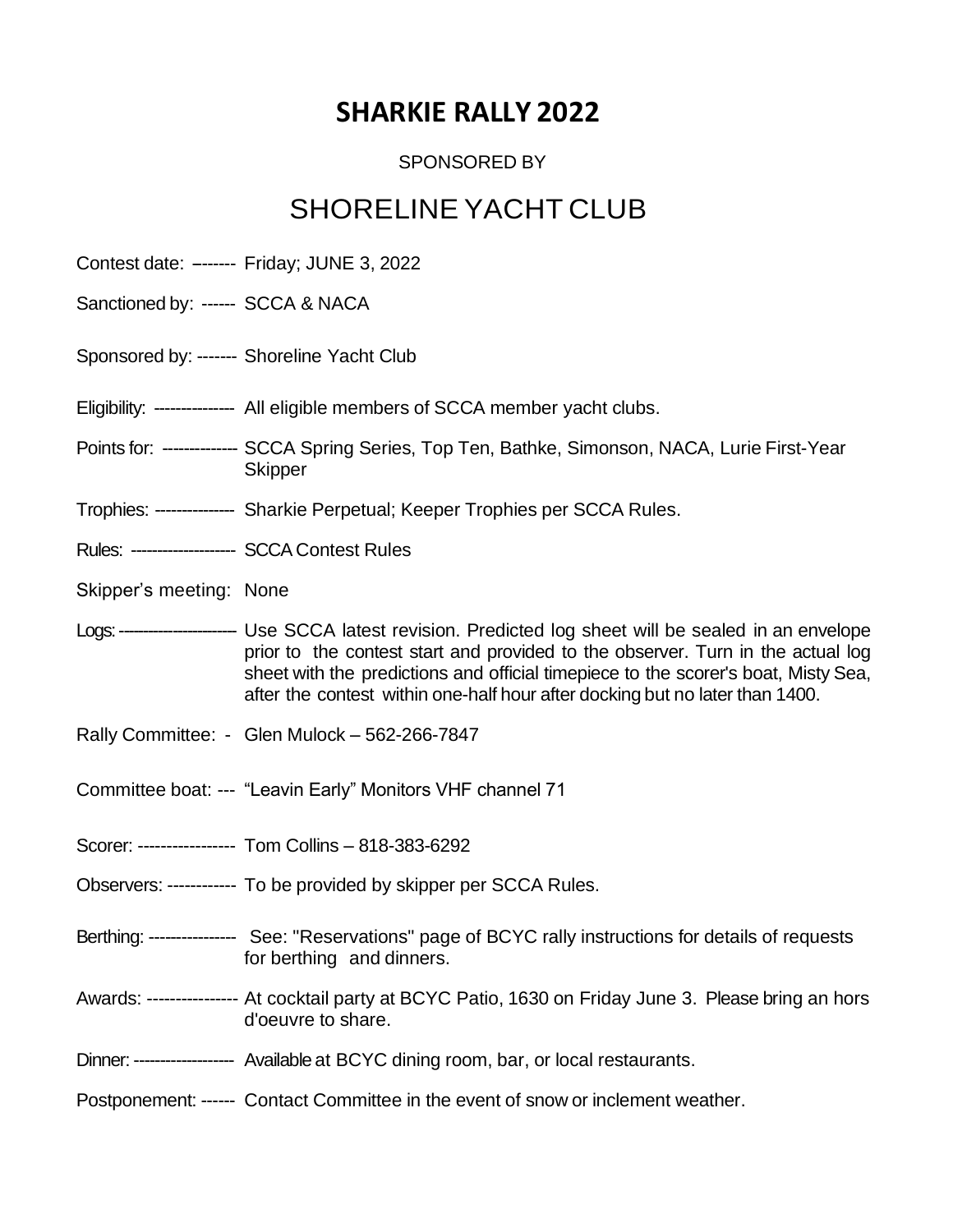# **Shoreline Yacht Club Sharkie Rally**

#### **Friday June 3, 2022**

| Start:   | Buoy R "2" Q R WHISTLE                           | 50 yards port  |
|----------|--------------------------------------------------|----------------|
| $CP-1$ : | <b>Platform EVA</b>                              | 200 yards stbd |
| $CP-2$ : | Huntington Beach Pier, as-a-range                | 400 yards      |
| $CP-3$ : | Buoy R N Priv                                    | 50 yards port  |
| $CP-4$ : | Latitude 33° 35.888' N, Longitude 117° 58.888' W |                |
| $CP-5$ : | NEWPORT Pier, as-a-range                         | 600 yards      |
| $CP-6$ : | Balboa Pier, as-a-range                          | 800 yards      |
|          | FINISH: Buoy RW "NWP" Mo (A)                     | 100 yards port |

### **Special Instructions**

- 1. Official Distance 15.9 nm
- 2. Start time will be at the Skipper's discretion with no start time penalty, provided the Actual Log is turned in to the Official Scorer by 1330.
- 3. All equipment aboard the vessel may be used except that which is prohibited. GPS including speed is permitted.
- 4. Use of clock time or elapsed time from any source is prohibited.
- 5 . The is an Open Log contest. During the contest the skipper may have access to all times recorded on the Actual Log.
- 6. Charts: Use chart 18746-40th Ed.
- 7. Handicap will not be used in scoring.
- 8. Skippers shall monitor VHF channel 16 for safety and 71 for contest communications